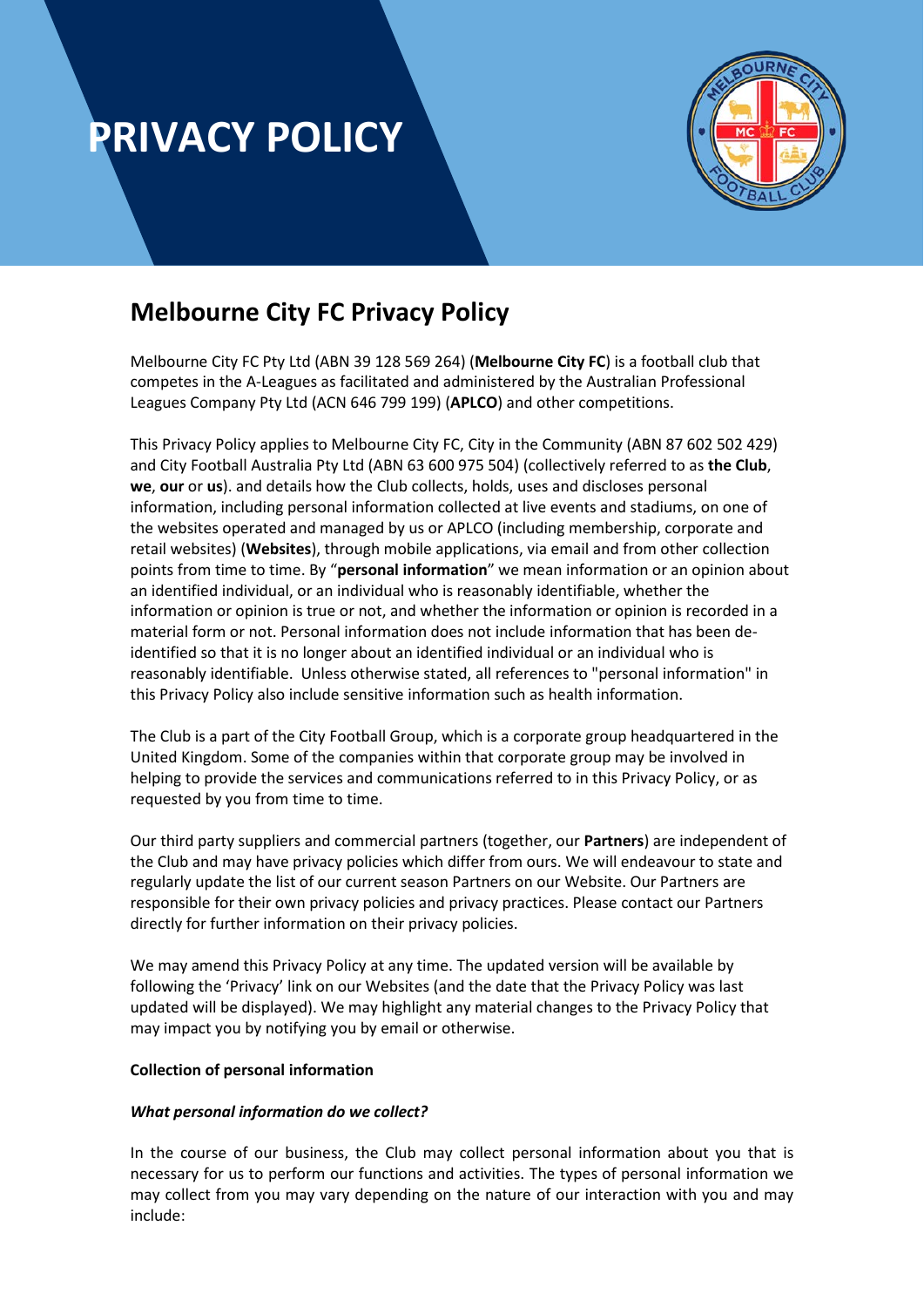

- your name;
- date of birth and/or age;
- contact information (including address, mobile and/or landline numbers and email);
- country of residence;
- gender;
- ethnicity (including Aboriginal and Torres Strait Islander identification);
- cultural, philosophical and/or religious beliefs;
- occupation;
- Club membership (both current and historical);
- financial information (including full bank account numbers and/or credit or debit card numbers that you link to your account with us or give us when you use the Club's services);
- your participation in the Club and Club activities/events including details about your performance;
- name and contact information of your next of kin or, if you are under 18, your parent or guardian;
- details of purchases made and items ordered from us;
- identity documents (including your driver's licence number);
- Working with Children Check numbers and criminal history checks, as well as information used to verify such checks;
- health information (including dietary requirements and any medical and anti-doping testing and investigations);
- social media details (including your user name and profile picture and your comments, posts and 'likes');
- game attendance history, including where you purchase a ticket or use your Membership Card to obtain entry into a venue;
- images (such as CCTV images or recordings at our events or activities);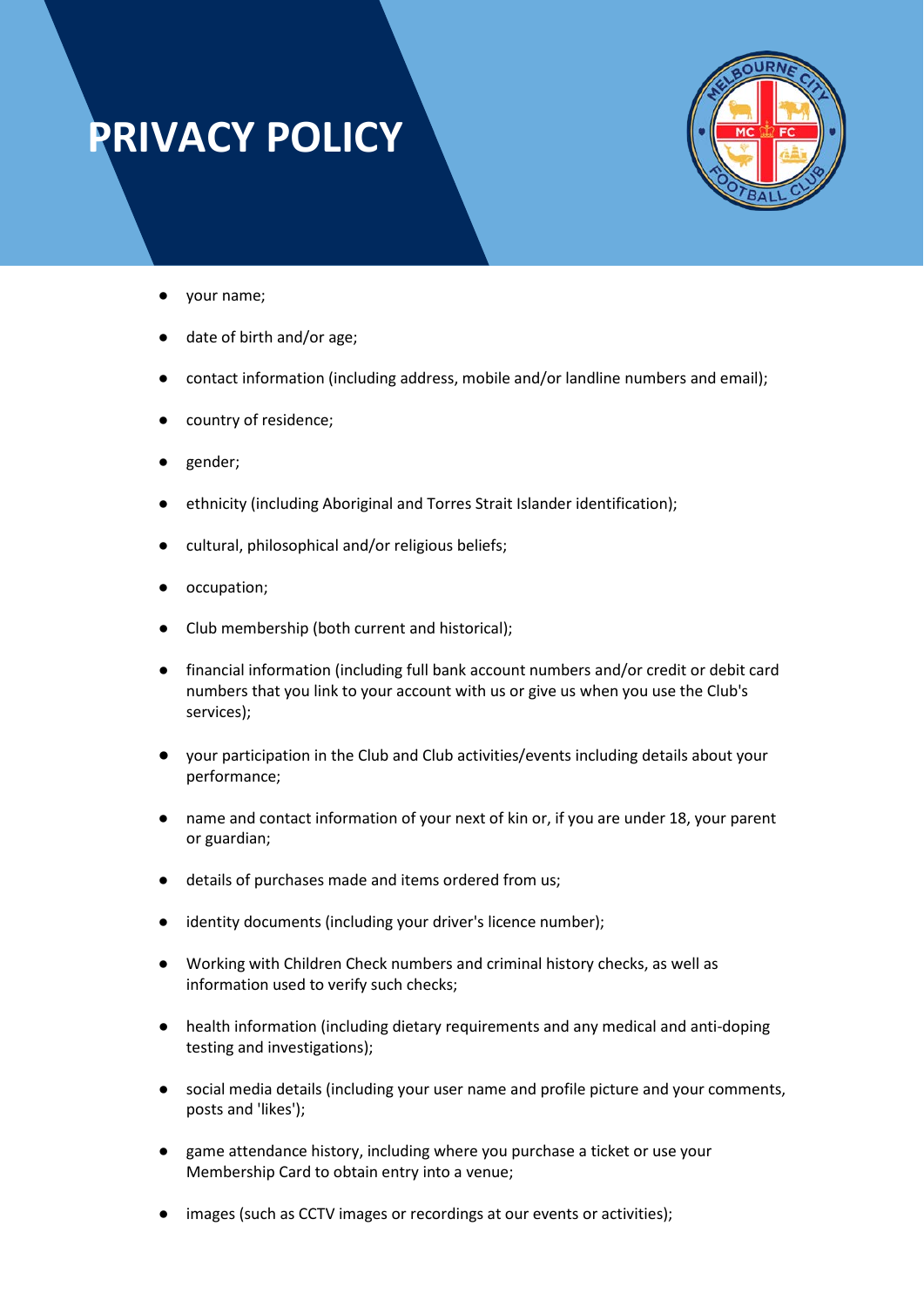

- number and kinds of competitions you enter; and
- behaviour on our Websites and apps.

In addition, the Club may use de-identified information to carry out research, prepare submissions to a government body and to plan events and activities. "De-identified information" means any information which has been aggregated or otherwise anonymised so that it cannot be used to identify you. De-identified information may also be shared with our Partners.

#### *How do we collect your personal information?*

Where possible, we will typically collect your personal information directly from you. This may be in person (for example, when you attend an event), on the telephone (for example, if you contact us), or online (for example, if you sign up for an event online or via social media such as Facebook), including:

- when you become, or enquire about becoming, a member;
- when you provide us, or you offer or apply to supply us, with goods or services;
- when you provide information to us in any way (including by completing a form, disclosing information over the phone or via email, or providing us with a business card);
- via our Websites;
- when you subscribe to receive Club-related newsletters or other information;
- when you enter competitions or promotions we run (either directly or through our marketing agents or our Partners) or request information or make enquiries about us, our products or our services, including corporate packages, community programs and merchandise;
- when you provide feedback to us or you respond to market surveys;
- when you make a donation;
- when you sign up for, and participate in, a program, course or club product, including our community programs and match day activities; and
- when you submit a job application to us or otherwise apply for employment or to be a contractor with us either directly or through a recruitment or employment agency (if you become our employee the handling of your personal information is not covered by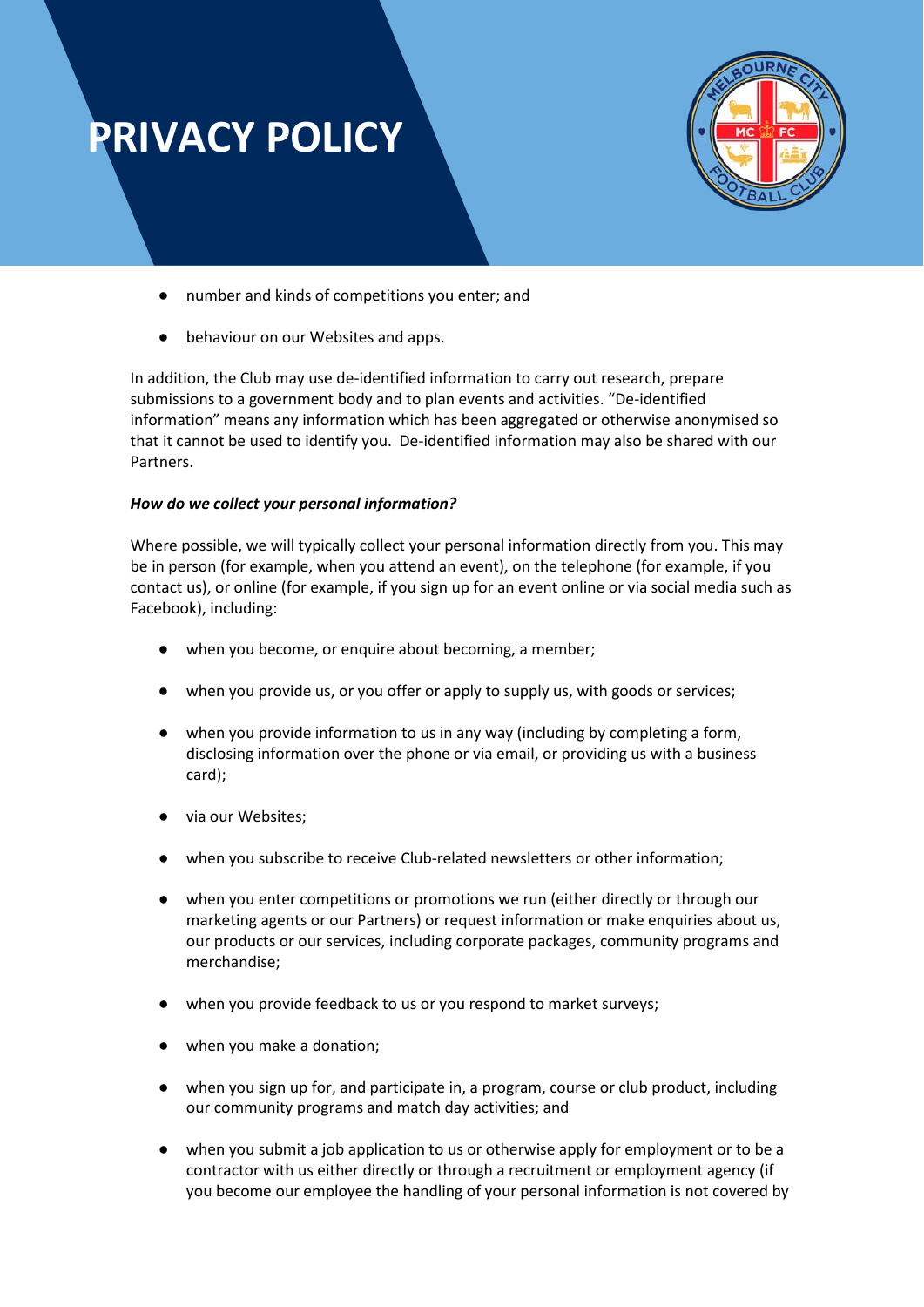

this Privacy Policy to the extent that what we do with the information is directly related to our employment relationship with you and an employee record relating to you).

You may choose to provide us with access to certain personal information stored by third parties such as social media sites (e.g., Facebook and Twitter). The information we may receive varies by site and is controlled by that site. By associating an account managed by a third party with your Club service and giving the Club access to this personal information, you agree that we may collect, store and use this information in accordance with this Privacy Policy.

We may also obtain personal information about you from third parties including our Partners and related companies, including from:

- ticketing agents, event organisers and venues when you purchase tickets to an event;
- vendors, when you purchase a Club membership package or Club-related merchandise;
- schools, community groups and sporting clubs;
- our suppliers, service providers and contractors who assist us to perform our functions and activities;
- credit reporting bodies and identity verification services;
- publicly and commercially available sources;
- our corporate partners, licensees, sponsors, suppliers and broadcasters (being our Partners);
- your representatives;
- APLCO, or any APLCO member, association, club and/or a competition administrator registered with APLCO from time to time; and
- Football Australia and other footballing bodies/authorities such as grassroots clubs, other clubs, associations and State/Territory federations.

#### *What persons do we collect personal information about?*

We may collect personal information about people who are connected to our operations and activities, including:

- players;
- ticketholders;
- administrators;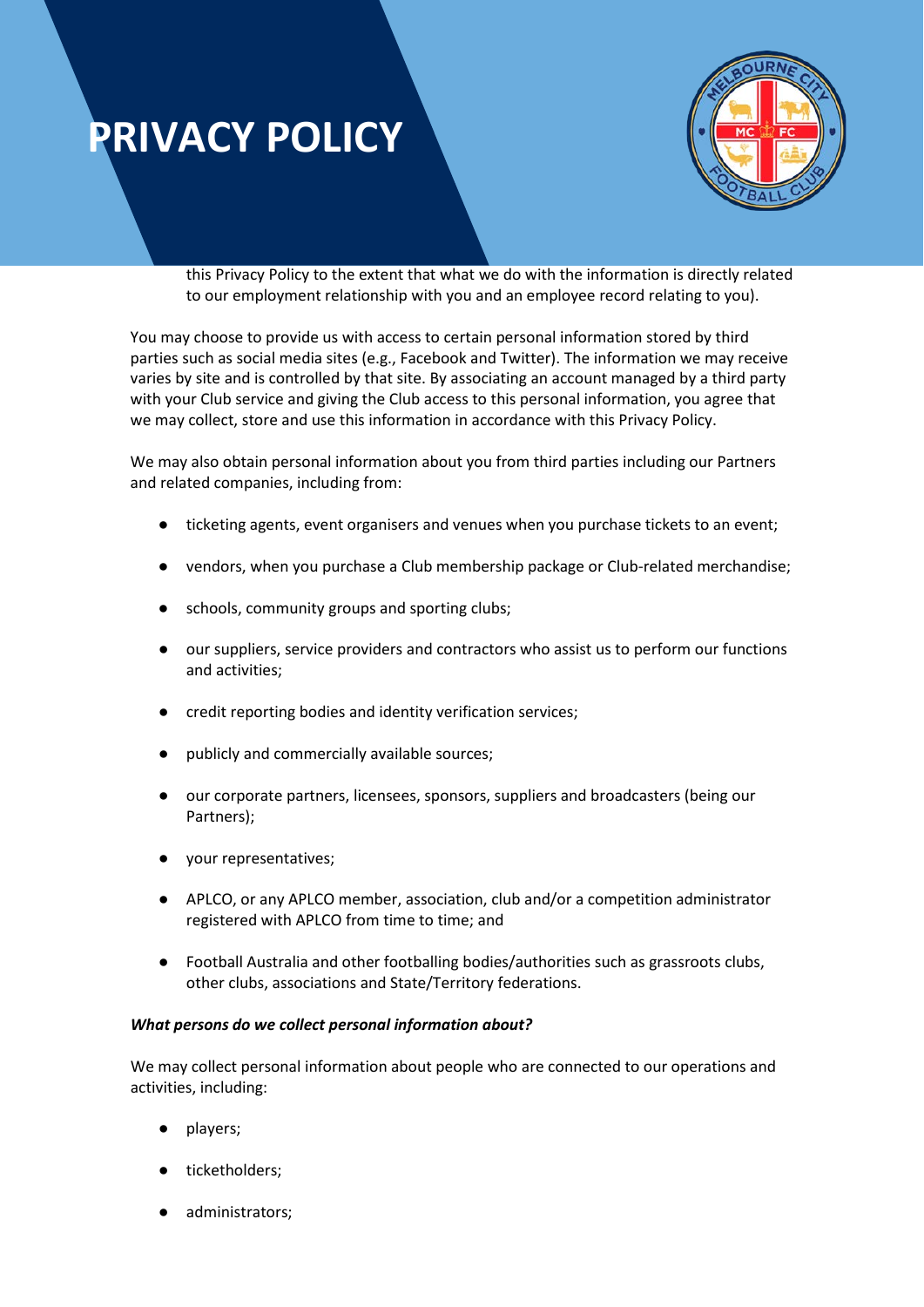

- program participants;
- community coaches;
- members and fans;
- sponsors;
- suppliers, service providers, contractors and subcontractors (including potential suppliers, service providers, contractors and subcontractors);
- past and present employees and contractors (including applicants) (the handling of our employees' personal information is not covered by this policy to the extent that what we do with the information is directly related to our present or past employment relationship with you and an employee record relating to you);
- donors;
- research study participants;
- volunteers and other community workers; and
- any other person who comes into contact with us.

We may also collect the personal information of our suppliers and service providers' staff during the course of our business activities. This information may include your name, postal address, contact details, Working with Children Check number and position. We will collect this information directly from you, or from the applicable supplier or service provider.

We may also collect personal information from you about the recipient of third-party supplier gift cards purchased by you through our Websites using the Club's services. This information may include the recipient's name, email address and phone number. It is your responsibility to ensure that you have that person's consent to provide us and our third party supplier with this information.

#### *Information collected about use and interaction with our Websites*

Like many other websites, we may store Cookies (as this term is defined in the "Cookies and third party analytical services" section of this Privacy Policy) and other web-based files on user devices to get certain types of information when your web browser, mobile phone, or other device accesses our Websites. The information sent to us may include data on the pages you access, your computer IP address, device identifiers, the type of operating system you are using, your location, mobile network information, standard web log data and other information. Web log data includes the browser type you are using and traffic to and from our site.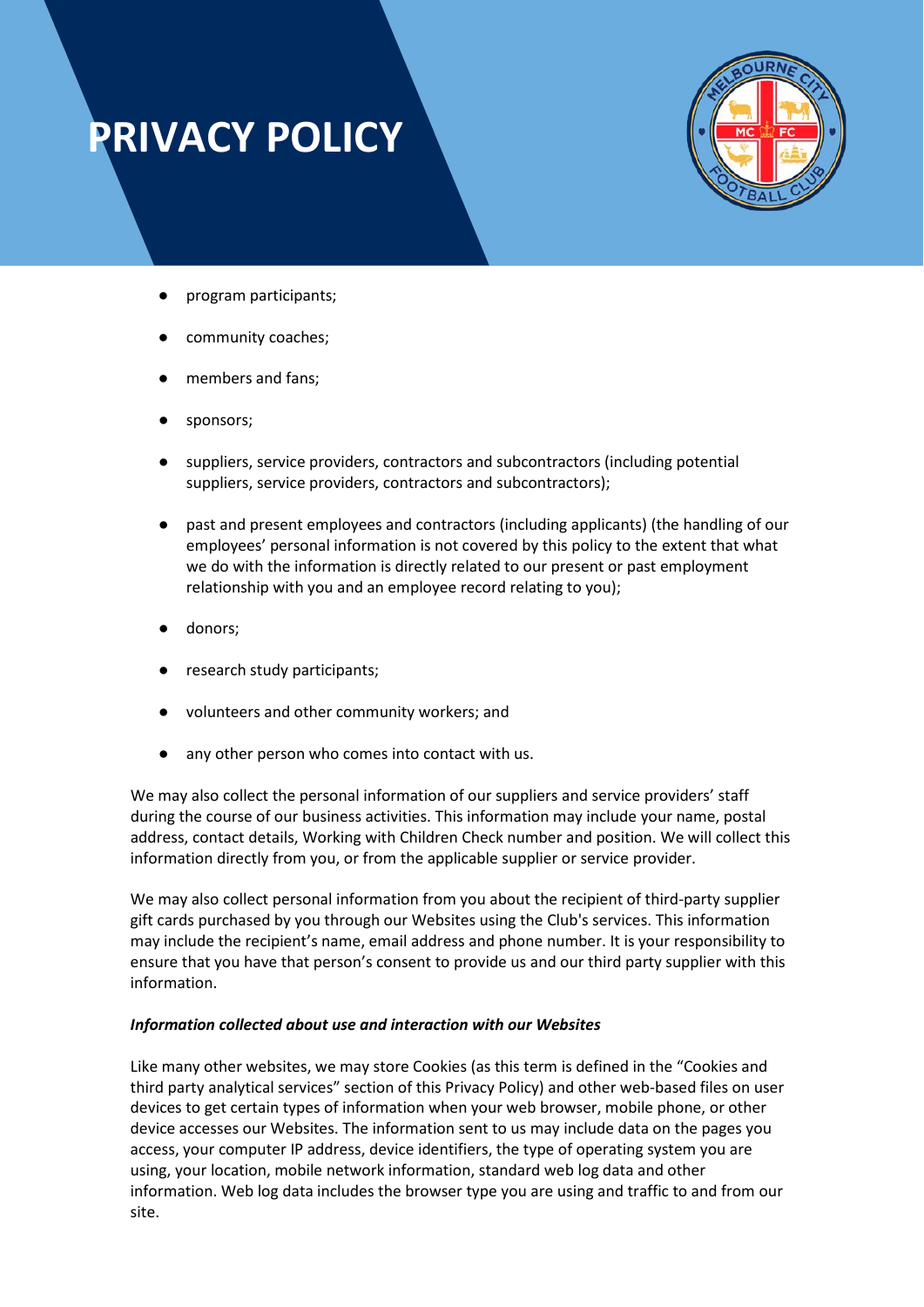

When you visit our Websites or use our services, we may also collect information about your transactions and your activities. Details on our collection of information through the use of Cookies and analytical services is set out below.

In order to help protect you from fraud and misuse of your personal information, we may collect information about your use and interaction with our Websites or the Club's services. For example, we may evaluate your computer, mobile phone or other access device to identify any malicious software or activity.

#### **Purposes for which we collect, hold, use and disclose personal information**

In general, we may collect, hold, use and disclose personal information about you for a number of purposes including:

- to organise, conduct and promote the Club's matches, community programs and other events and activities, and to provide you with our products and services;
- to provide you with information relating to your membership benefits, such as membership renewal and match related information to facilitate your attendance at matches, as well as marketing offers and member-related promotions of the Club, our Partners and other parties;
- to manage our relationship with you and provide customer support;
- to carry out market research and surveys;
- to administer, manage and improve our Websites and provide you with access to those Websites;
- to ensure that content from our Websites is presented in the most effective manner for you and for your computer and to allow you to participate in interactive features of our Websites, when you choose to do so;
- to process transactions for the delivery of goods or services available through our Websites and send you notices about transactions;
- to learn more about your level of satisfaction, your expectations of us and our Partners, and how we can meet them (for example, in relation to the Club's services, and the goods offered by us);
- to customise, measure and improve the Club's products and services;
- to facilitate the internal business operations of the Club;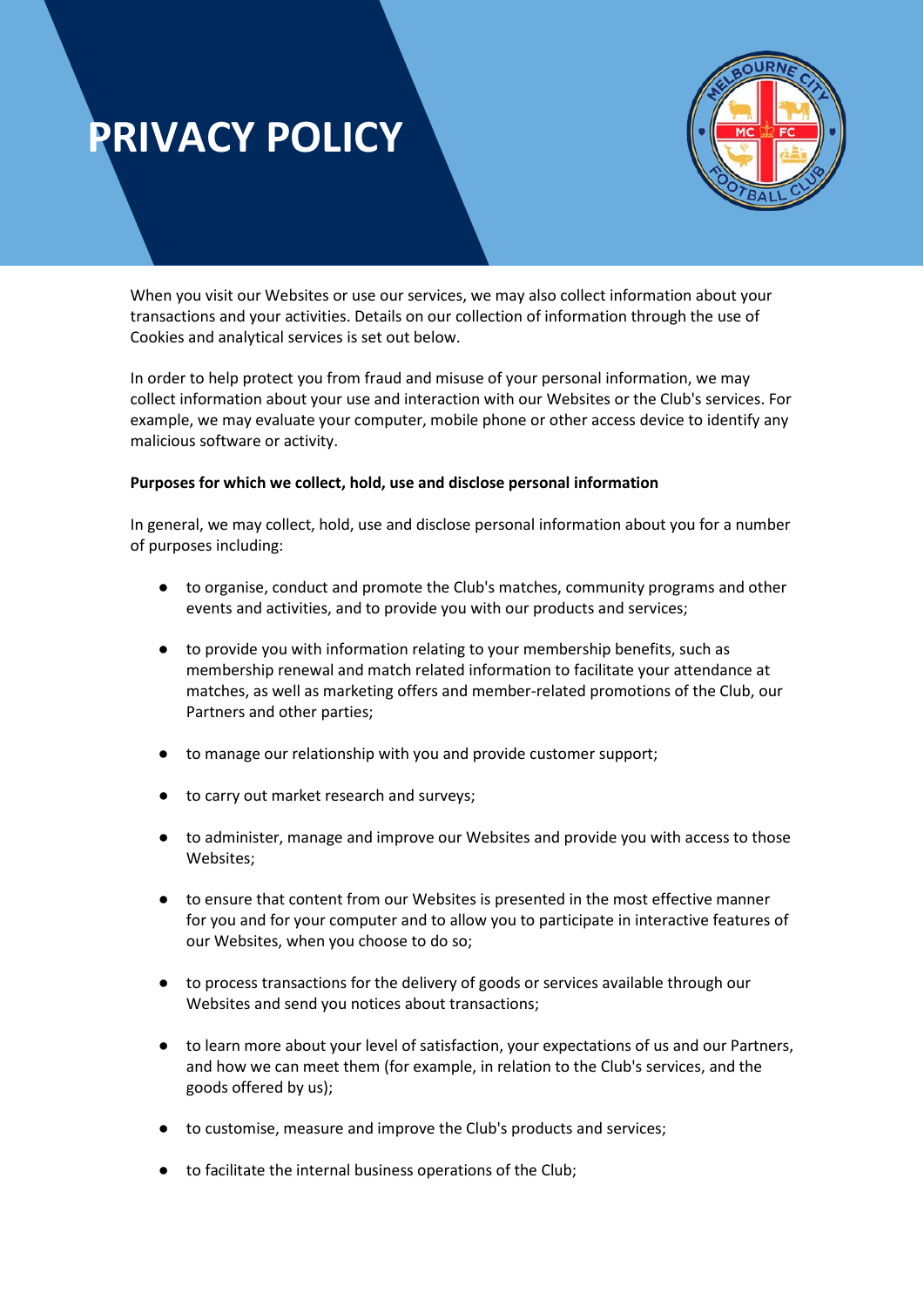

- to investigate and take action in the event that applicable laws or regulations are breached, including terms of admission and codes of conduct;
- to contact you if you win a prize in a competition you have entered and send the prize to you;
- to verify your identity;
- to resolve disputes, collect fees, and troubleshoot problems;
- to consider you for a position at the Club for which you have applied;
- to acquire goods or services from you or from your employer;
- to perform data analytics including to improve our and our Partners' services and to better understand Club and football demographics and audience;
- for security purposes (e.g., CCTV images) or for public health related contact tracing purposes;
- for other purposes to which you have provided express or implied consent; and
- for other purposes required or authorised by or under relevant laws and regulations.

If you attend or participate in a Club activity either inside or outside the Club's home match stadium, we may collect images of you that may be used for promotion of the Club or a governing body, including by APLCO, or for promotion of any of our or APLCO's Partners, in any media or platform (except where you have formally communicated you do not provide such consent).

Our functions and activities may change from time to time.

If all or some of your personal information is not collected or cannot be verified, we may be unable to provide you with the Club's services or a customised experience, engage with you, or do business with you.

#### **How we share personal information with other parties**

We may share your personal information with third parties such as:

- our related bodies corporate;
- APLCO, or any APLCO member, association, club and/or a competition administrator registered with APLCO from time to time;
- our Partners;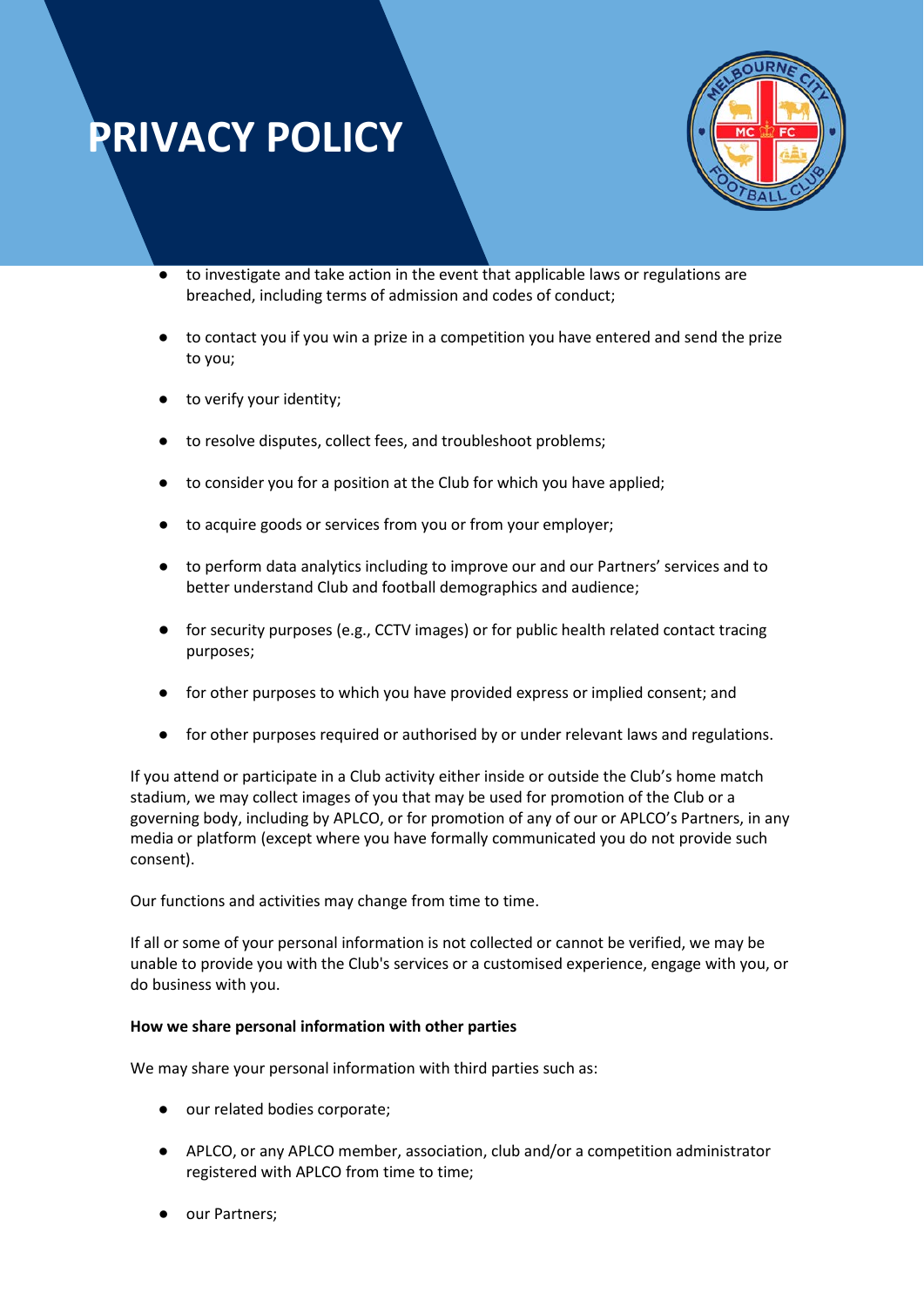

- venue/stadium operators;
- our suppliers and service providers who help with our business operations including in relation to fraud prevention, identity verification, ticketing, payment collection, marketing, membership fulfilment, customer service and technology services;
- Football Australia and other footballing bodies/authorities such as grassroots clubs, other clubs, associations and State/Territory federations;
- any other affiliated institutions that we may partner with to jointly create and offer a product and/or service to you;
- parties involved in a prospective or actual transfer of our assets or business;
- any enforcement bodies, government agencies or officials, or other third parties as required by relevant laws;
- your nominated referees so that we may check your references if you are applying for a position with us;
- our insurers and our professional advisors, including our accountants, auditors and lawyers; and
- as required or authorised by law or where we have a public duty to do so, including for purposes of safety and security.

Please also note that some of these third parties may be located overseas, including in countries where the laws on processing personal information may be less stringent than in Australia. For example, multi-national service providers such as Google and Microsoft provide common cloud-based data storage service offerings, often located in jurisdictions outside of Australia. The Club or its related entities may use such or similar data storage services located outside of Australia from time to time. As a result, your personal information may be transferred to, and stored at, a destination outside Australia, including but not limited to:

- New Zealand;
- Netherlands;
- China;
- Singapore;
- Japan;
- India;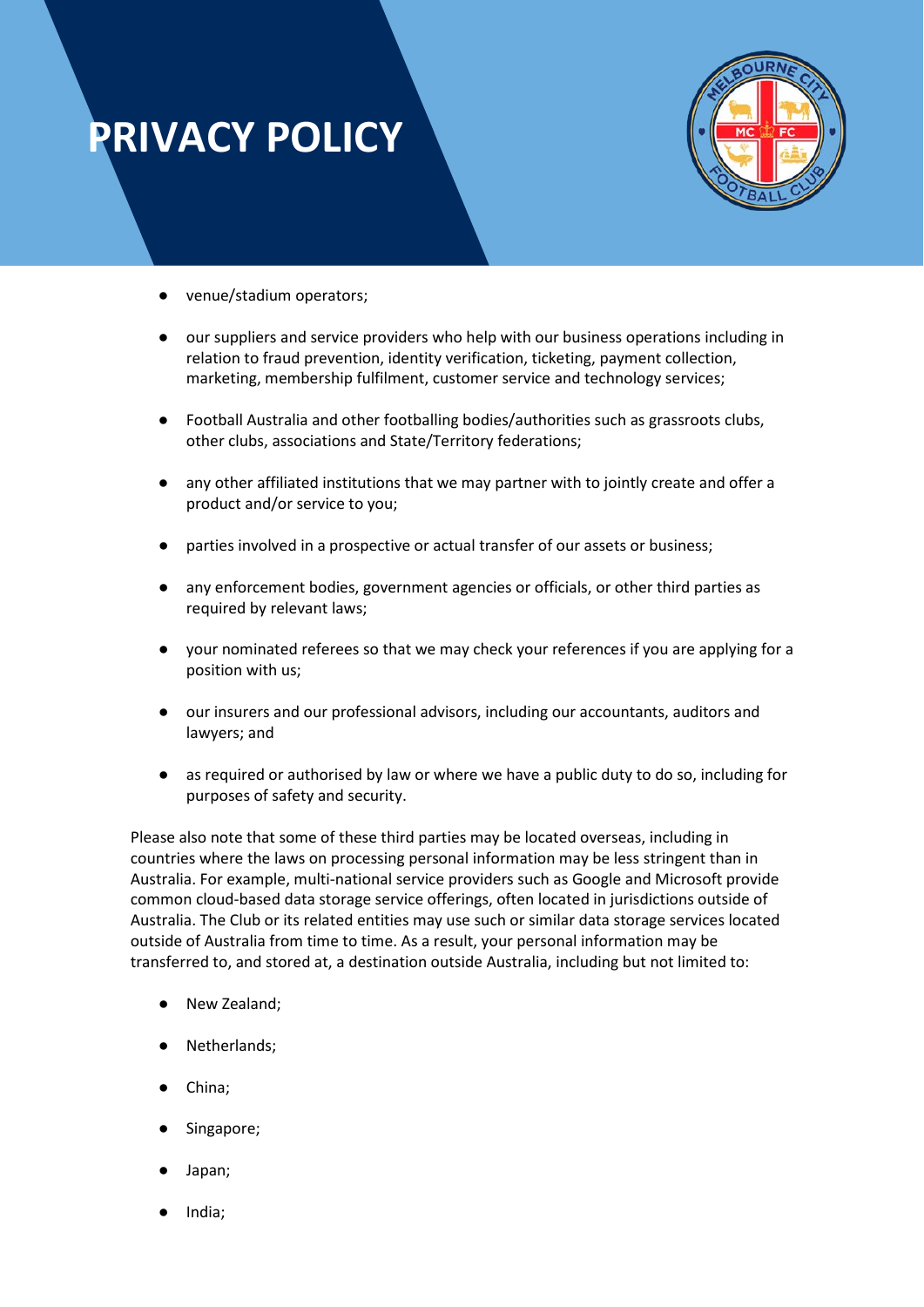

- United States of America; and
- United Kingdom.

Personal information may also be processed by staff or by other third parties operating outside Australia who work for us, our related body corporates, football clubs affiliated with the group or entities, or for one of our suppliers, agents, or other partners associated with us or APLCO.

When we disclose your personal information overseas, we will take reasonable steps to ensure that your personal information is held, managed and accessed by the overseas recipient in accordance with the Australian Privacy Principles.

In addition, you should note that our related bodies corporate and affiliates, Partners and third party suppliers that you buy goods or services from or contract with (even if such goods or services are purchased using the Club's services) have their own privacy policies. While we will take reasonable steps to protect your personal data, we are not responsible for their actions, including their information protection practices. In addition, our Websites contain links to other websites. We are only responsible for the privacy practices on our Websites. We recommend that you check the privacy and security policies and procedures of each and every other website that you visit.

If you give your personal information to one of our Partners directly or via a third party website or via a third party application, any personal information that you enter on that website or application (and not directly on the Club's Website) will be shared with the owner of the website or application. These sites are governed by their own privacy policies and you are encouraged to review their privacy policies before providing them with your personal information. The Club is not responsible for the content or information practices of such third parties.

Our Websites are not specifically tailored to cater for the provision of goods & services to EU residents. However, in the event the EU General Data Protection Regulation 2016/679 is considered to apply, the Data Protection Officer can be contacted via [privacy@melbournecityfc.com.au.](mailto:privacy@melbournecityfc.com.au)

#### **Collection, use and disclosure of personal information by APLCO**

APLCO may collect, access and use your personal information that is provided to the Club to fulfil its functions and activities as a service provider to the Club, to administer, develop and improve the A-Leagues, for its own internal business purposes and for any other purpose described in APLCO's Privacy Policy (see below for link). APLCO may disclose your personal information to third parties such as its suppliers, partners and related bodies corporate. APLCO may disclose your personal information overseas including to suppliers located in USA and Japan and to its related body corporate in New Zealand. If your personal information is not provided to APLCO, APLCO may not be able to provide certain products and services to you. APLCO will not collect and use your personal information to market to you unless it is on behalf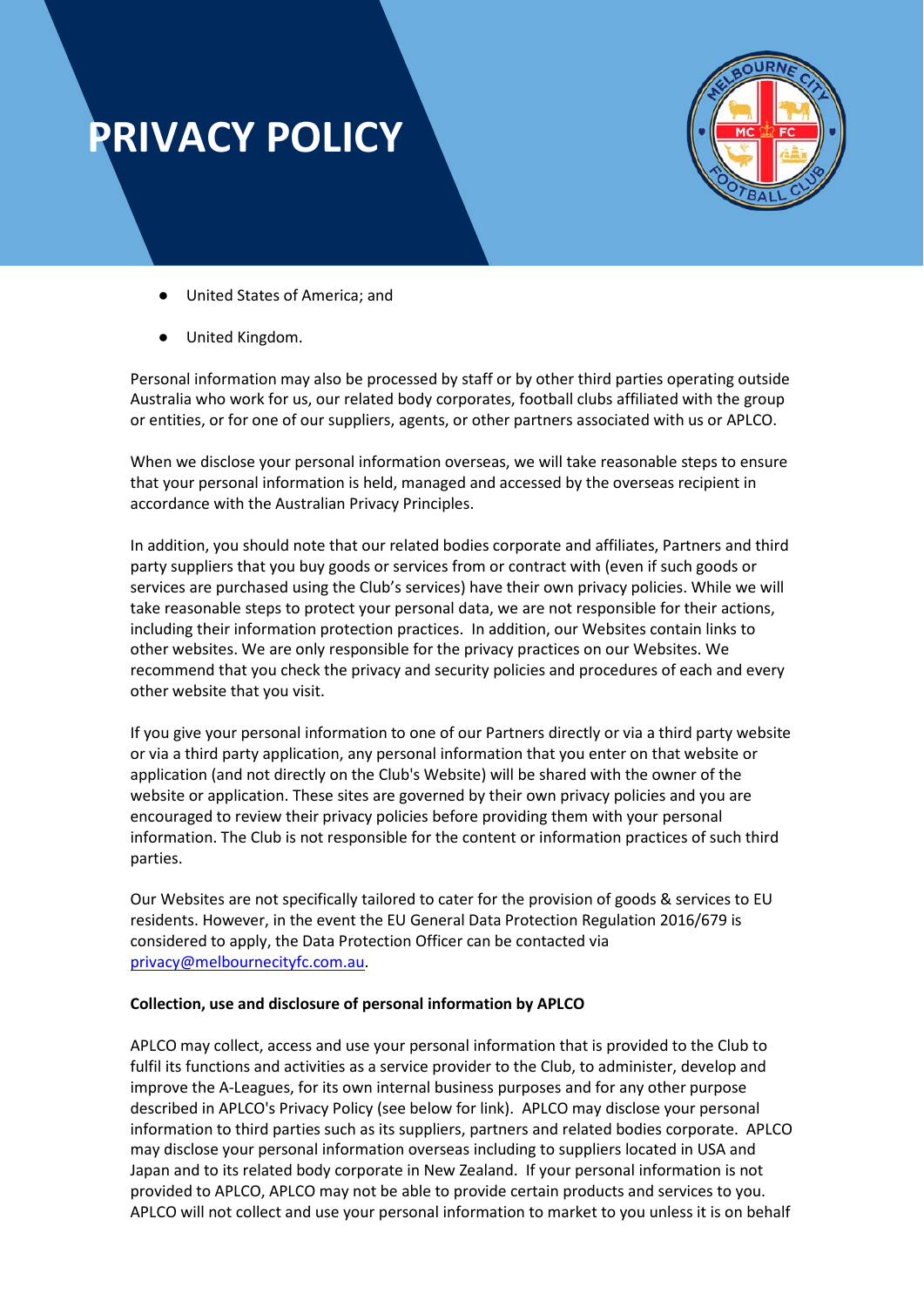

of the Club and at the direction of the Club, and you have not opted-out of receiving such marketing material.

For more information about how APLCO handles personal information (including how to seek access to or correct your personal information, or submit a privacy complaint and how that complaint will be handled) please refer to APLCO's Privacy Policy which may be accessed via www.keepup.com.au/privacy-policy. Please contact APLCO at privacy@aplfootball.com.au in relation to any queries about the manner in which personal information is handled by APLCO.

#### **Verification of identity**

When you provide us with your personal information (including your name, date of birth and residential address) in establishing your profile with us, you consent to us disclosing that information to credit reporting bodies and requesting an assessment of whether it matches personal information held by the body to assist in verifying your identity. The credit reporting body may provide us with that assessment and use your personal information in preparing that assessment.

If all or some of your personal information is not collected or cannot be verified, we may be unable to provide you with the Club's services or a customised experience, engage with you, or do business with you.

#### **Incident reporting regarding safeguarding matters**

If we receive an incident report regarding a safeguarding matter at a Club training session, on a match day, at a Club event, or otherwise relating to a Club representative or participant within a Club team, we may receive personal information of people involved in the matter, such as names, age, contact details and images. If such an incident report is received by us, we may disclose that information within the City Football Group (including to entities related to the City Football Group), or to Football Australia, APLCO, relevant stadium management and/or regulatory authorities, such as the police.

#### **Marketing**

We may provide marketing materials from time to time, to those who have provided us with personal information, about products and services offered by us and our Partners. By providing us with your personal information, you consent to us using that information to contact you (including by telephone call, SMS, email or other communication methods such as push notifications) in relation to products, services or other offers we think may be of interest to you until you opt-out in the manner described below. We may also use your personal information to make inferences and present more relevant content, such as your preferred retailers, purchase and spending habits.

You can opt-out of receiving marketing information from us (including marketing information sent by us on behalf of our Partners) at any time by: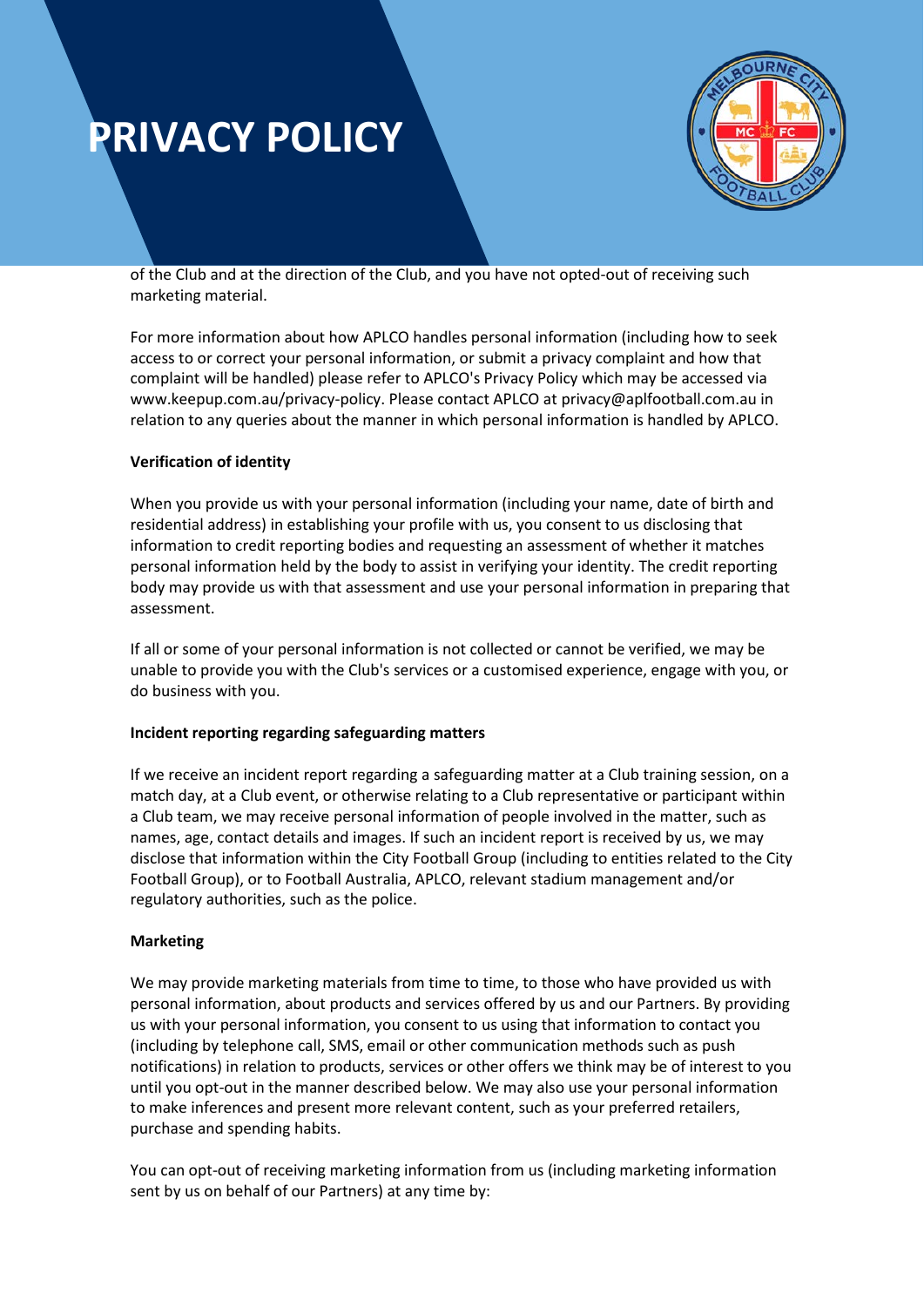

- clicking the unsubscribe link in the message;
- calling us at (03) 9457 1765; or
- emailing us at privacy@melbournecityfc.com.au.

Even after you opt-out or update your marketing preferences, please allow us sufficient time to process your marketing preferences. Unless otherwise required to process your requests earlier by law, it may take up to 5 working days to process your opt-out requests in relation to receipt of electronic marketing materials such as emails and SMS, and up to 30 days for all other marketing-related requests.

Even after you've opt-out of receiving marketing communications from us, we may still contact you for transactional or informational purposes. These include, for example, customer service issues, returns or product-related inquiries, outstanding inquiries, surveys or recalls, or any questions regarding a specific query.

#### **Minors**

If you are under 18 years of age, please read this section of this Privacy Policy and speak to your parent or guardian if you have any questions before using the Websites and providing us with any of your personal information. If you continue to use our Websites, we will assume that you have your parent and/or guardian's consent to do so.

We encourage you to talk with your parent/guardian about the information we send to you, and check that they are happy for you to continue to receive this information. If you do not tell us you do not want to receive this information any more, we will assume you have your parent and/or guardian's consent to continue to receive this information.

#### **Controlling our tracking tools**

Your browser may give you the ability to control Cookies. How you do so, however, depends on your browser and the type of cookie. Certain browsers can be set to reject all browser Cookies. If you configure your computer to block all Cookies, you may disrupt certain web page features, and limit the functionality we can provide when you visit or use our Websites. If you block or delete Cookies, not all of the tracking that we have described in this Privacy Policy will stop. If you continue without changing your settings, we will assume that you are happy to receive all Cookies on our Websites. You can change your cookie settings at any time. Some browsers have a "Do Not Track" feature that lets you tell websites that you do not want to have your online activities tracked. These browser features are still not uniform, so we are not currently set up to respond to those signals.

#### **Cookies and third party analytical services**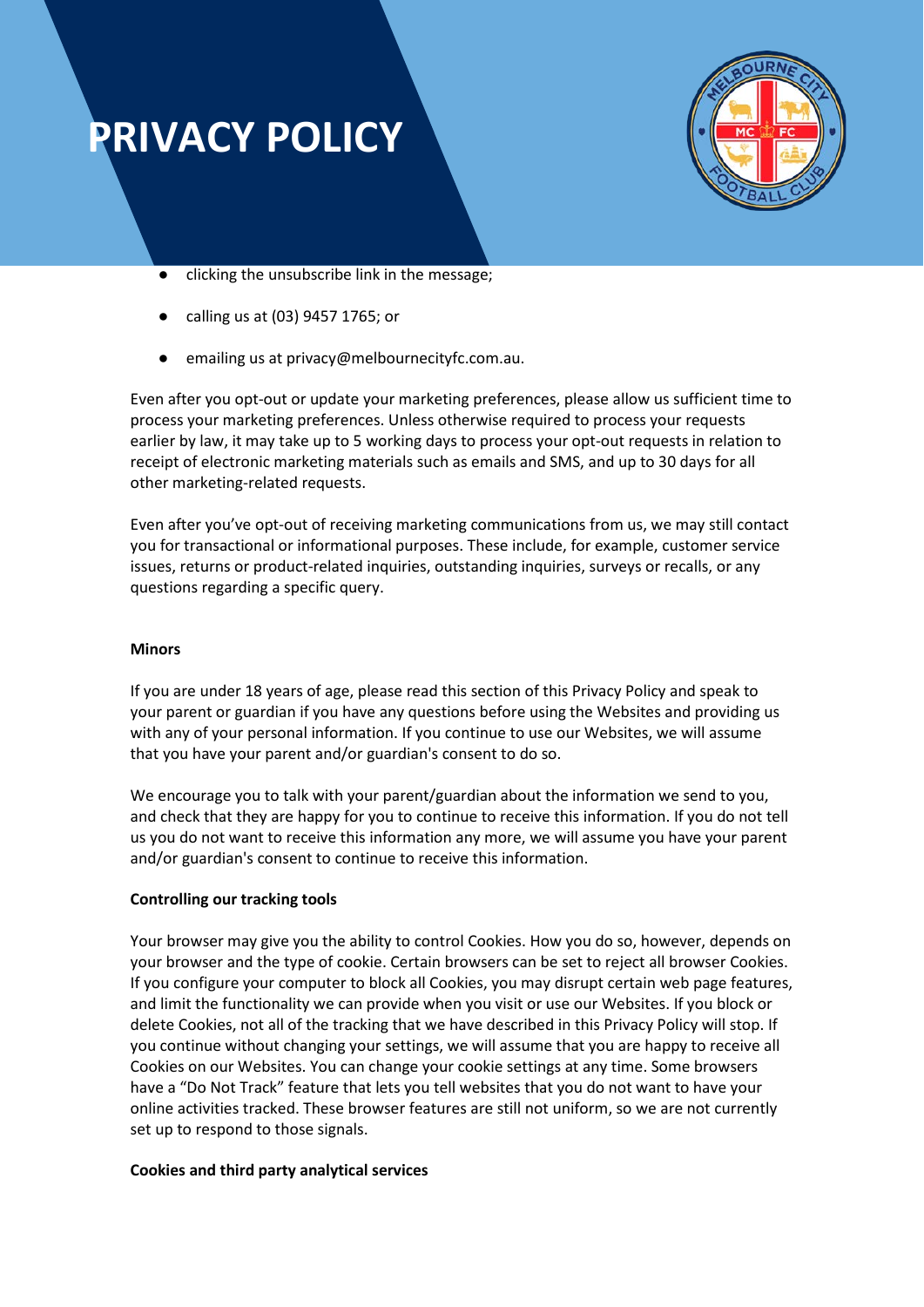

We may use Cookies and track IP addresses via our Websites so we can improve our services provided by our Websites and enhance your user experience.

When you access our Websites or use the Club's services, we (including APLCO, our Partners and companies we work with) may place small data files on your computer or other device. These data files may be cookies, pixel tags, "Flash cookies", or other local storage provided by your browser or associated applications (collectively **Cookies**). We use Cookies to ascertain which web pages are visited and how often, to make our Websites more user friendly, to give you a better experience when you return to a Website and to target advertising to you that we think you may be interested in. For example, Cookies allow us to save your password so you do not have to re-enter it every time you visit our Websites.

Most web browsers automatically accept Cookies. You can find information specific to your browser under the "help" menu. You are free to decline our Cookies if your browser or browser add-on permits, unless our Cookies are required to prevent fraud or ensure the security of websites we control. However, declining our Cookies may interfere with your use of our Websites and the Club's services.

#### **Controlling online interest-based ads**

We sometimes work with online advertising vendors to provide you with relevant and useful ads. This may include ads served on or through our Websites. This may also include our ads served on other companies' websites. These ads may be based on information collected by us or third parties. For example, your postal code may be used to target an ad for people in your area. These ads may also be based on your activities on our Websites or on third party websites.

Our Websites also use Google Analytics, a web analysis service of Google Inc. (Google). Google Analytics uses Cookies to monitor traffic to, and use of, the Websites. Information about the use of the Websites generated by these Cookies is generally transferred to a Google server in the USA and stored there. Google uses this information on our behalf to evaluate your Website usage, to compile reports on the Websites' activities, and to provide additional services connected with the Websites. We will not identify you to Google, and will not merge personal and non-personal information collected through this service. You can prevent the use of Google Analytics Cookies by adjusting the settings on your browser software, however, you may not be able to fully use all of the functions of the Websites if you do so.

In addition to Google Analytics, we may also use other third-party analytics tools including but not limited to Amplitude (an analytics service provided by Amplitude Inc.) to monitor, analyse and collect information about your use of the Websites.

If you wish to restrict or block the Cookies we use on our websites you can do this within your browser settings. The "Help" function within your browser should tell you how to do this. For more information about how to change your browser settings please see: www.aboutcookies.org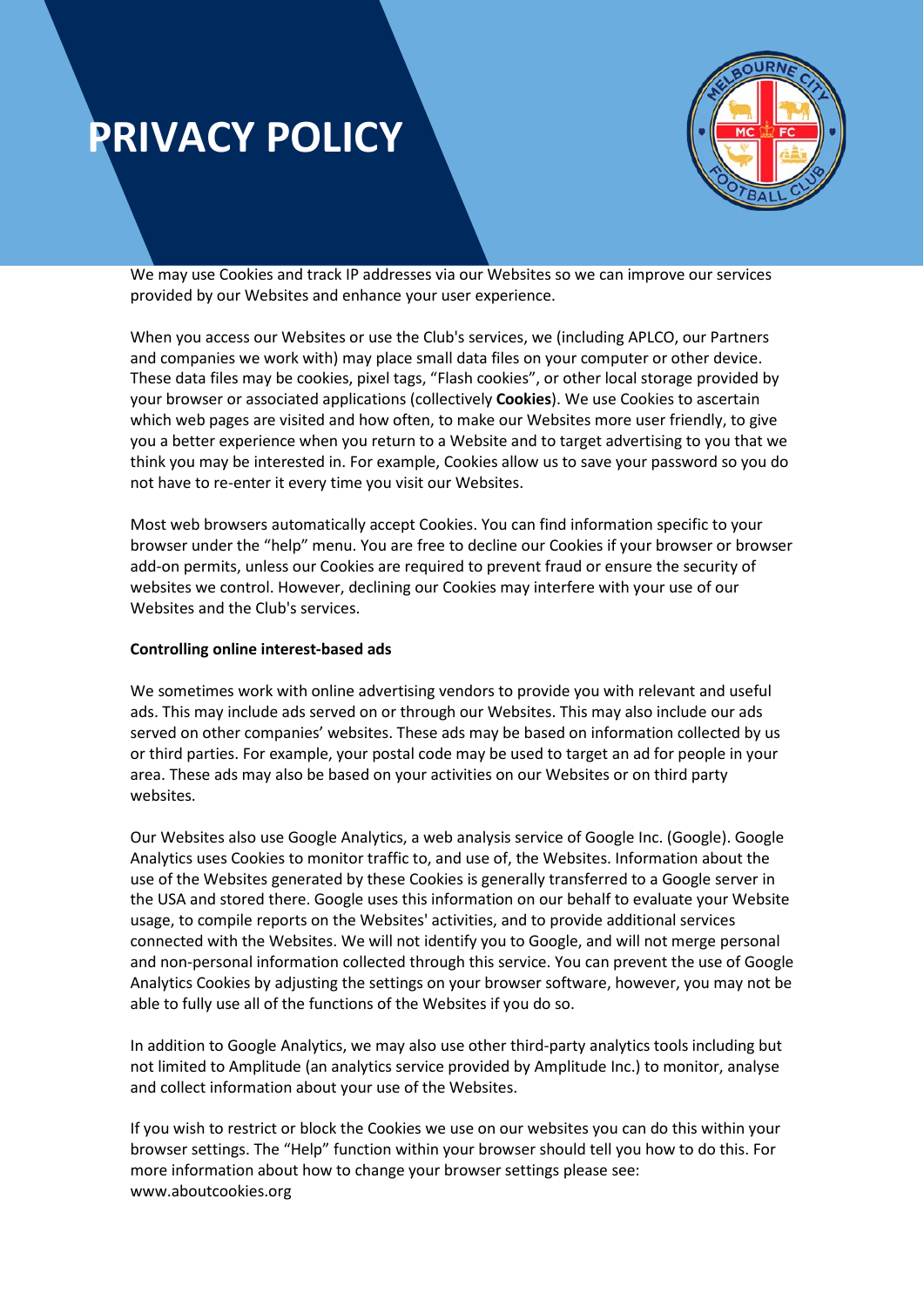

#### **Mobile App location based services**

When you download and use any of our mobile applications, we use mobile analytics software provided by third parties to collect information about the type of device you use, its operating system, your geolocation, and browsing and usage data such as how and how often you use the mobile app and from where you downloaded the mobile app. Certain features of the mobile app require that you use an existing club membership, or set up a personal profile, with a username and password, to use the feature. When you log in to your mobile app profile, we will be able to identify you. The mobile app services provider will also have access to your specific geolocation, device identification, and mobile app usage information.

We use location-based information to verify your location and send location-based content to you. We may share your geolocation data with third party ad servers that send advertisements in your area (for example sponsors). We also may work with third party providers who use technologies such as geofencing and beacons to identify fans attending a match, and contact fans via an in-app feature in order to serve unique content to enhance your game day or event experience. These service providers are permitted to use your information only for the purpose of acting on our behalf. You can opt-out of location-based services at any time by editing your location settings on your device or by emailing us at **privacy@melbournecityfc.com.au**.

#### **Protecting personal information**

The Club will seek to keep your personal information secure by taking reasonable steps to protect it from misuse, loss, and unauthorised access, use, modification and disclosure.

We protect your personal information using physical, technical and administrative security measures to reduce the risks of loss, misuse, unauthorised access, disclosure and alteration, including by holding information securely in electronic or physical form in access controlled premises or in electronic databases requiring logins and passwords and using industry standard secure sockets layer (**SSL**) encryption technology to guard your financial information.

We also review our security procedures periodically to consider appropriate new technology and updated methods. Only properly authorised people who have a need to access personal information to perform their job will be able to see or use that information. Even so, despite our reasonable efforts, no security measure is ever perfect or impenetrable.

Where we have given you (or where you have chosen) a password that enables you to access certain parts of our Websites, you are responsible for keeping this password confidential. You should not share the password with anyone and should change it regularly.

If you are considering sending us any other personal information through one of our Websites or via any other electronic means, please be aware that the information may be insecure in transit, particularly where no encryption is used (e.g. email, standard HTTP). Any transmission is therefore at your own risk.